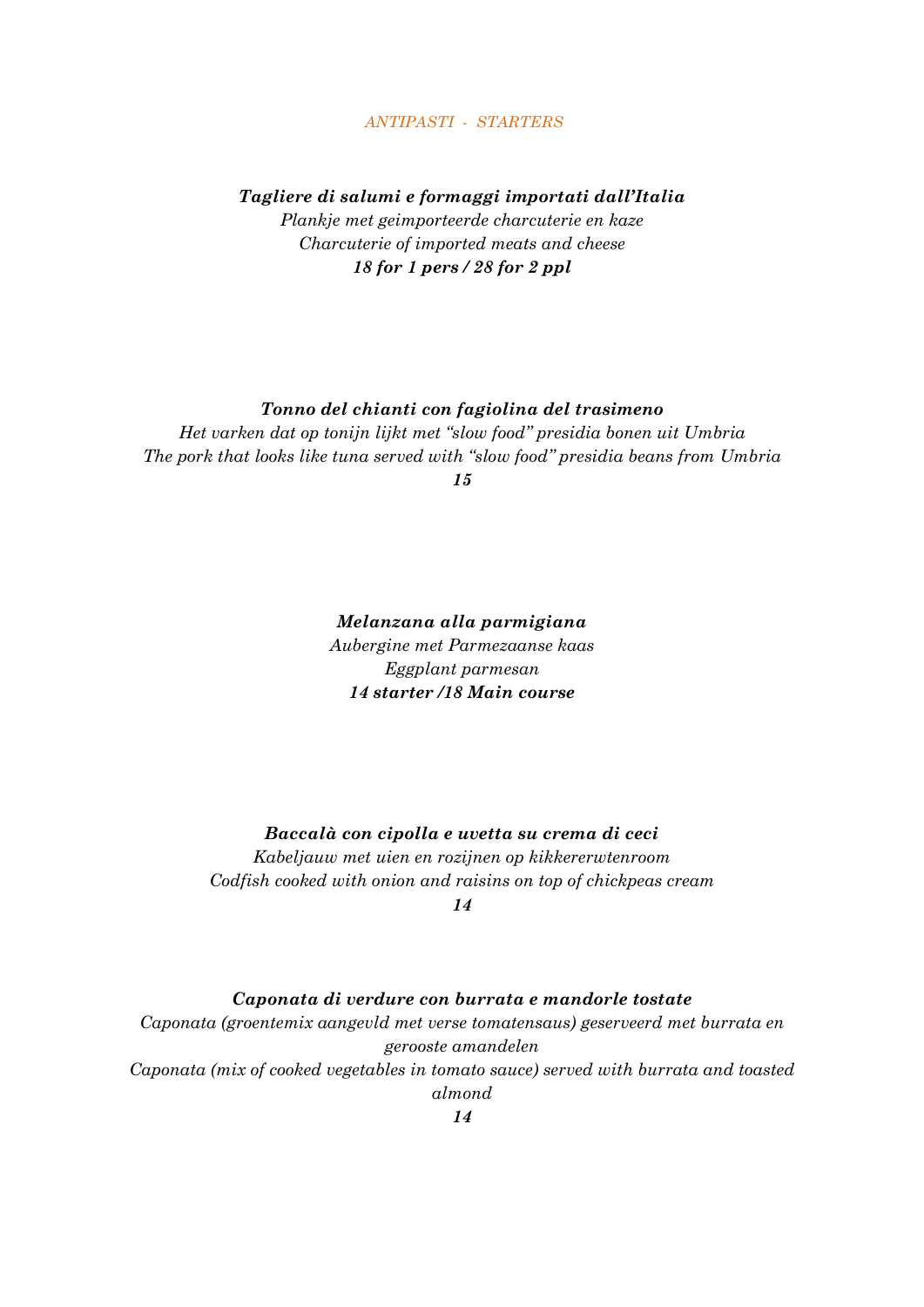#### *PRIMI PIATTI*

*Tagliolini fatti a mano con ragù di pesce bianco, alici e olive taggiasche Huisgemaakt tagiolini met witte vis ragù, ansjovis en taggiasche olijven Homemade tagliolini with white fish ragù, anchovies and taggiasca olives 18*

*Tagliolini fatti a mano con ragù di vitellone e maiale*

*Huisgemaakt tagliolini met runder en varken vlees ragù Homemade tagliolini with beef and pork ragù*

*16*

*Gnocchi fatti in casa in salsa di pomodoro, pesto di basilico e ricotta affumicata Huisgemaakt gnocchi in tomatensaus, pesto en gerookte ricotta kaas Homemade gnocchi in tomato sauce, pesto en smoked ricotta on top*

*16*

#### *SECONDI PIATTI*

*Anguilla "fusion"* 

*Anguilla affumicata ripiena con pan grattato, uvetta, pinoli.alloro. pecorino e cipolla su crema di piselli*

*Gerookte paling gevuld met paneermeel, rozijnen, pijnboompitten, lauriel, pecorino en ui op erwtencreme*

*Smoked eel filled up with breadcrumbs, raisins, pine nuts, bay leaf, pecorino and onion on pea cream*

*We get the smoked eel from a famous smokehouse in Volendam ( smit bokkum), 6 generation of tradition e secrets about smoked fish. Here a combination of dutch and Italian tradition*

*28*

*Coniglio in porchetta servito con patate arrosto e demi-glace*

*Konijnrollade met lardo( varkensvet) en herbs geserveerd met geroosterde aardappelen en demiglace saus*

*Debone rabbit stuffed with pork fat and herbs served with roast potates and demi-glace sauce 28*

*Gulash triestino, stufato nel pomodoro e paprika, servito con purè di patate Rundvlees gestoofd in tomatensaus, paprika en uien, geserveerd met aardappelenpuree Stewed beef in tomato sauce, paprika and onions, served with mashed potato*